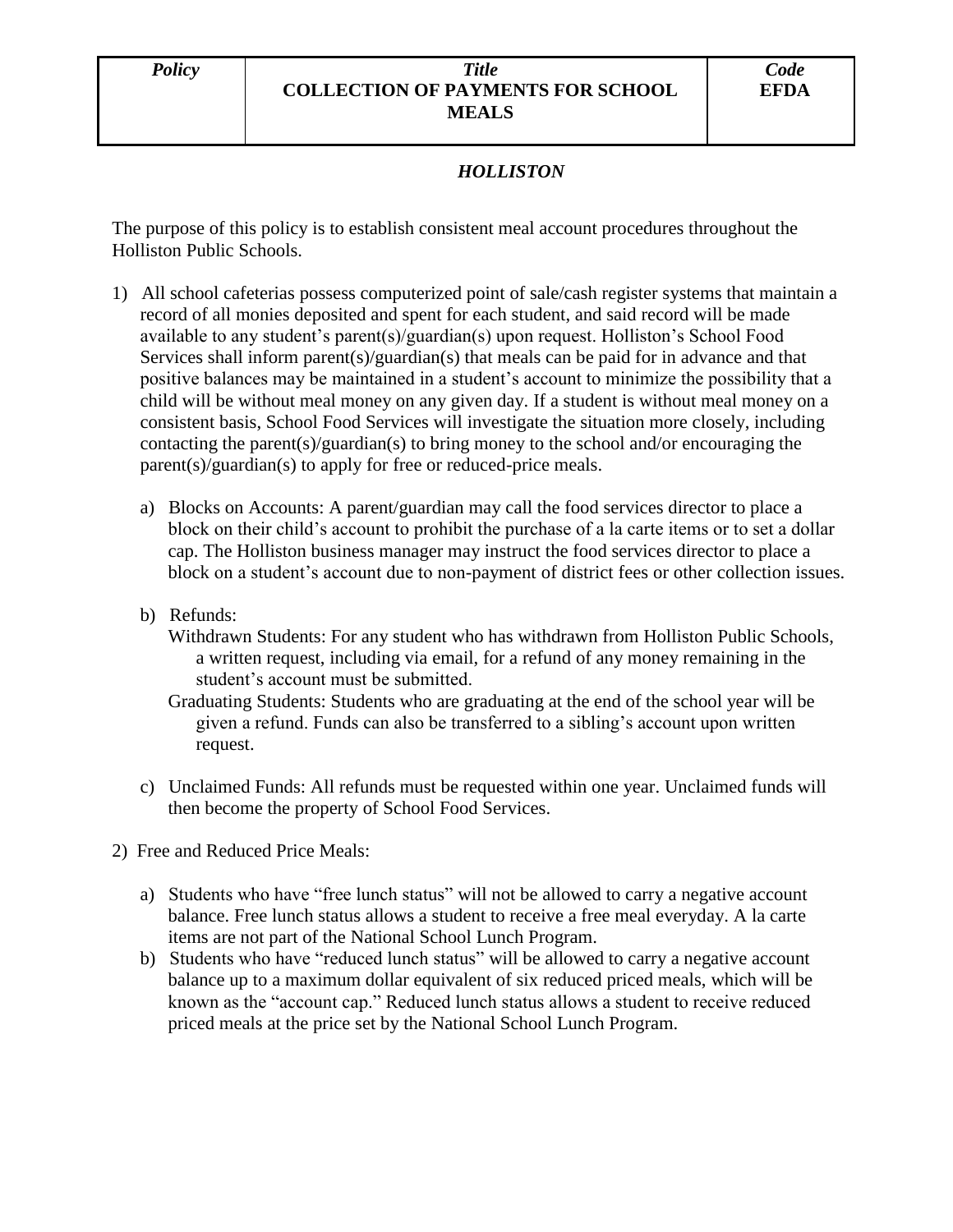## 3) All Other Students:

- a) All other students will be allowed to charge up to an "account cap," the equivalent of three meals. If the student exceeds the account cap, the account will be considered to have a balance owed and collection activities, as described below in item 4, shall commence.
- b) When the student reaches the account cap, they will still be offered lunch, which will not differ from what is currently available to other students.
- c) This meal will be charged to the student's lunch account at the standard lunch rate. Parent(s)/guardian(s) are responsible for payment of these meals to School Food Services.
- d) Once the student reaches the account cap, no a la carte items will be sold to the student. .

## 4) Balances Owed

- a) Notices of deficit balances will be sent to parent(s)/guardian(s) at regular intervals during the school year. All such notices will contain the eligibility criteria and application information for free or reduced price school meals through the National School Lunch Program. Within 15 days of notice, a parent/guardian must either:
	- Make account payment in full;
	- Arrange a payment plan; or
	- Submit an application, if eligible, for free or reduced-price meals.
- b) If the parent/guardian does not respond in one of the manners outlined in Section 4a within 15 days after receiving notice, the superintendent or his/her designee may take one or more of the following actions, unless prohibited by state law or regulation:
	- i. Delay the issuance of report cards, transfer cards, room assignments, and/or schedules until obligations are met.
	- ii. Prohibit participation of student or other students in the student's household in any future fee-based program until outstanding balances are resolved.
	- iii. Prohibit student participation in senior activities or graduation exercises.
	- iv. Refer the matter to small claims court, collection agency, and/or the District Attorney's Office.
- c) Checks Returned for Non-Sufficient Funds (NSF): When a check is returned to the Treasurer's Office for "NSF," a letter will be sent to inform the parent(s)/guardian(s) from the food services director. Payment for the "NSF" check must be in the form of cash, cashier's check, or money order. Payment must be received within ten days of the date of the letter. Any penalty fee will be made payable to the Town of Holliston and sent to School Food Services. The penalty fee and the amount of the check will be deducted from the student's lunch account immediately upon notice from the bank and the above mentioned rules will take effect. Second requests will follow M.G.L. Chapter 93 § 40A.
- d) All charges not paid before the end of the school year will be carried forward into the next school year.